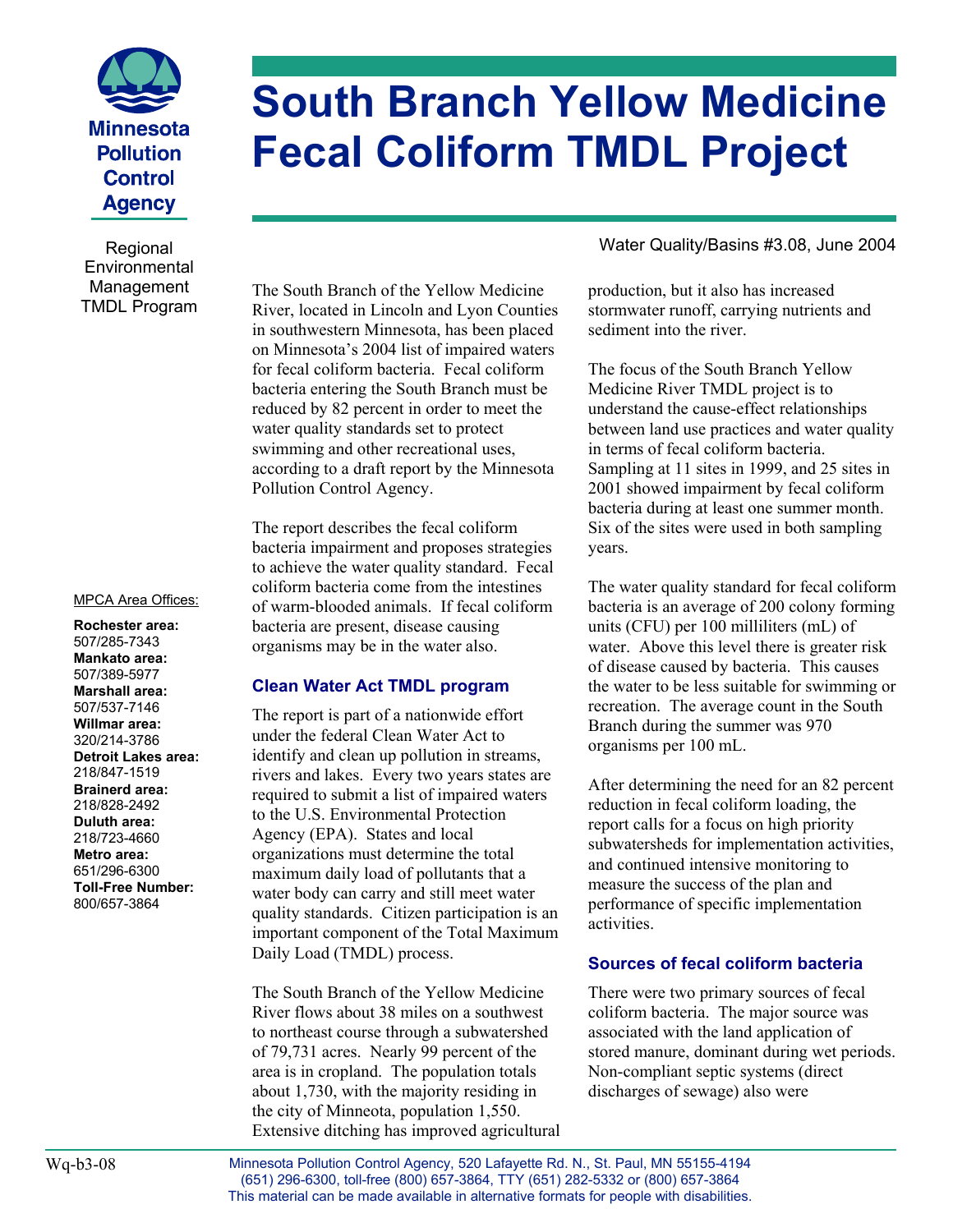#### Regional Environmental Management TMDL Program

sources of bacteria, tending to be more significant during dry periods. Runoff from overgrazed pasture was a minor source of bacteria. Drain tiles with surface intakes are considered a significant fecal coliform delivery mechanism.

#### **82 percent reduction needed**

The Yellow Medicine River Watershed District has embraced a watershed-wide goal of achieving water quality standards for fecal coliform bacteria within 10 years, the same time frame as the TMDL. To achieve the water quality goal of 180 organisms/100ml, an 82 percent reduction in fecal coliform loading is required. The TMDL results suggest that it is crucial to get this level of reduction in the areas of animal production and

manure handling, including the animal confinement, manure containment, and manure soil application aspects. The Minneota wastewater treatment plant is optimized and is a very small loading source.

A spread sheet matrix approach was used to evaluate the data. The matrix indicates that the TMDL water quality goal of 180 organisms/100ml is satisfied in the spring and fall, but fails to meet the standard during the summer season. The matrix shows that the vast majority of the bacterial loading to the stream is from manure application; urban, point, and wildlife bacterial loads are insignificant in comparison.

## **Public involvement necessary**

Public participation has been the hallmark of the South Branch TMDL from the beginning. Two public meetings have been conducted following the diagnostic phase of the TMDL. A feedlot survey was conducted using the Lincoln and Lyon SWCD staff. To complete the survey, several landowners were approached on a one-to-one basis to obtain the feedlot data. Throughout the current Phase II



 CWP implementation plan, landowners have been involved in planning and implementing nutrient control strategies.

An agricultural watershed will never be as pristine as its former pre-settled state. Realistic goals should reflect the constraints of the local economy and subsequent land use practices. The implementation controls must be contiguous with the local culture, in that a great degree of local "buy in" is necessary for the general success of the project. The project staff, partners, and technical committee feel the goals are realistic and obtainable, and that the initial success of the implementation plan is crucial to the long term management of the watershed water quality. Following EPA approval of the TMDL report, several meetings with the watershed "stakeholders" will be conducted presenting the draft implementation plan for public comment and input. The final implementation plan will be modified by the input and approval of the stakeholders.

#### **Implementation strategies**

Implementation strategies are directed at manure management since it is considered to be the vast majority